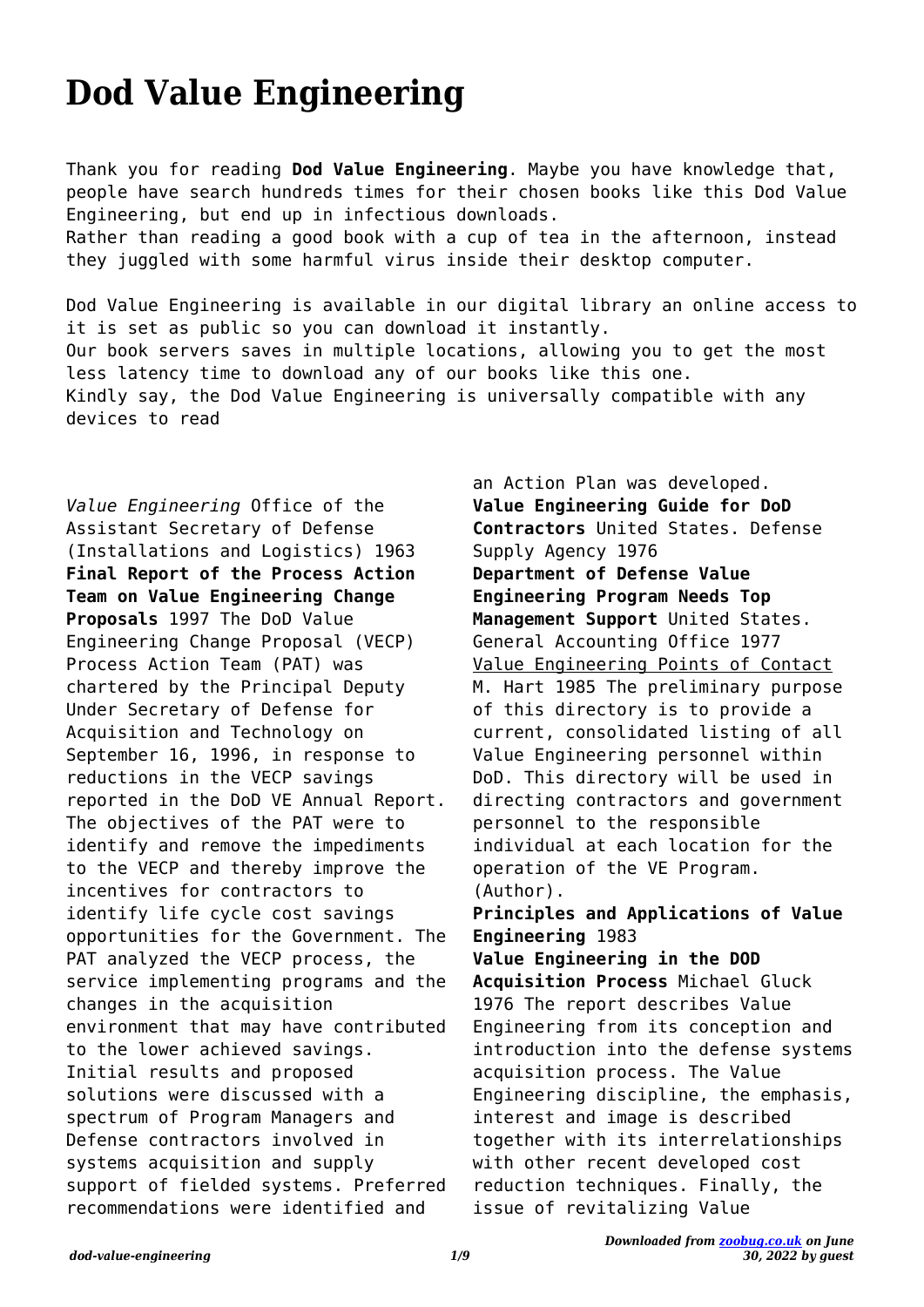Engineering from top Government officials is addressed and recommendations offered. The data and narrative in the report is based on interviews with key personnel in the Value Engineering Office of OSD, DA and DOD components. The revitalization and renewed interest is supported with copies (Appendices C through I) of memoranda and letters among OSD and DOD level. (Author). **Management** 1986

## **Principles and Applications of Value Engineering** 1980

Barriers to More Active Contractor Participation in the Department of Defense Value Engineering Program John Ray 1998-06-01 The purpose of this thesis is to determine the barriers to more active contractor participation in the DOD Value Engineering (VE) program. A review of professional literature such as DOD Inspector General, General Accounting Office, and other research reports provide the background information necessary to explain potential barriers to more active contractor participation in the DOD VE program. Thirty telephone surveys were conducted with Government and contractor personnel to solicit the opinions of these acquisition professionals concerning barriers to more active contractor participation in the DOD VE Program. The results and analysis of the interviews are reported. It was concluded that there are four significant barriers preventing more active contractor participation in the DOD VE program. The four significant barriers to more active contractor participation in the DOD VE program are insufficient funding, the VECP submission and approval process, a low level of VE awareness among acquisition professionals, and a lack of support for the VE program among top-level DOD management. Recommendations to improve contractor participation in

VE are establishment of a centrally managed VE fund, streamlining the VECP process, increased VE awareness training, additional VE personnel resources, enforcement of VE savings goals, and greater top-level management support. **DOD In-house Value Engineering Program** United States. Department of Defense. Office of the Inspector General 1988 The Systematic Approach for Value Engineering Act United States 1993 **DoD Value Engineering Conference Report. Value Engineering (VE) - A Tool that Benefits Line Management Held at Leesburg, Virginia on 1-2 November 1984. Part 1. Executive Summary** G. Frank 1985 This Conference Report summarizes and consolidates the proceedings from the 1984 DoD Value Engineering Conference held 1-2 November in Leesburg, VA. The findings and recommendations with supporting material from the five workshops are provided in addition to the complete plenary session presentations. An Executive Summary is presented in Part I. Proposed actions include: Up-Front Funding, VECP Processing Time, VECP Approval/Disapproval, VE Training, Improvement of Communication, Accounting for VE Savings, and VE as Performance Review Item. Keywords: Value Engineering, and Conference Report. **Value Engineering** 1986 This Handbook provides an understanding of the DoD value engineering (VE) program in order to encourage broad

participation and achieve maximum benefits.

*Use of Value Engineering in Defense Acquisitions* Katherine V. Schinasi 2003 Value engineering (VE) is a recognized technique for reducing costs while maintaining or improving productivity and quality. The Department of Defense's (DOD) VE program consists of both government-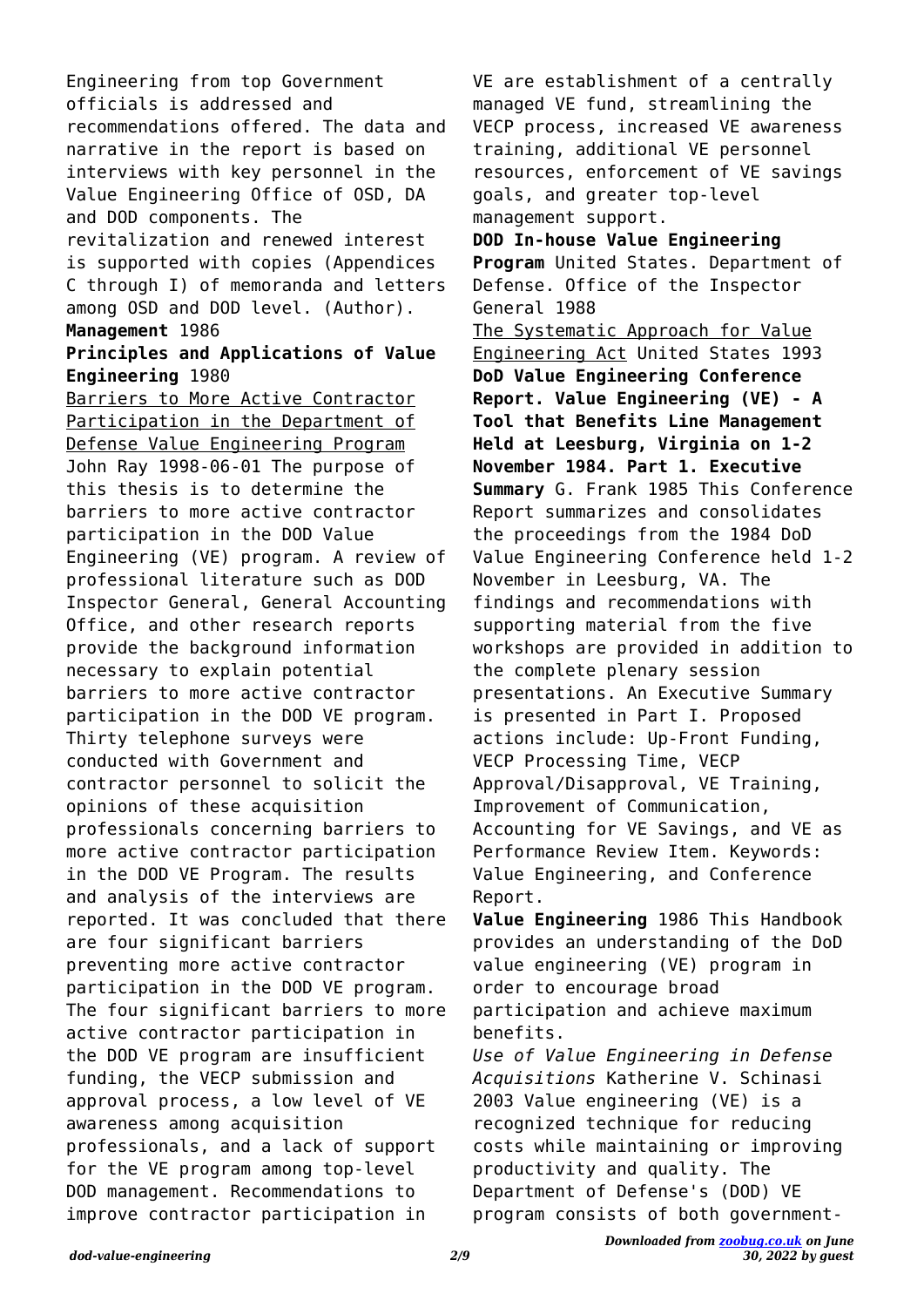and contractor-developed costreduction projects designed to reduce a system's life-cycle costs. In response to Congress' request, we agreed to provide information on (1) the role the VE program has played in supporting cost reduction in DOD weapons system programs and (2) the alternative measures program managers take to reduce costs and/or incentivize contractors. In summary, we found that the VE program has made a minimal contribution to cost reduction in DOD. Value engineering is only one of a number of approaches used by the services to control costs, and its use varied significantly from project to project. In part, its limited use is attributable to new cost-reduction initiatives introduced by the department since the 1990s and in part due to the cumbersome processes required to implement the program. Perhaps, more importantly VE projects are typically undertaken during production or after a system has been fielded. At this point, opportunities for substantially reducing costs are more limited. Our work on commercial best practices suggests that the opportunities to significantly influence costs occur earlier in the life cycle of a system. Generally we found significant variance in both the use and support of value engineering throughout the services. For example, neither the Air Force or the Navy have full time staff resources dedicated to the VE program and consider VE just one of many tools available to reduce costs. At one Navy buying activity, we could not identify any VE projects, while at other Air Force and Navy buying activities we identified isolated instances where VE projects were being undertaken. In contrast, the Army has a more structured program with staff resources committed to managing the program and developing

VE projects. However, even within the Army, there were variances in management emphasis from command to command. For the 11 weapons system programs we examined, we found that DOD program managers use a variety of strategies as alternatives to or in conjunction with VE. But how or when VE or other strategies are used varies by project. Like VE, other strategies often seek to motivate contractors to submit cost-reduction ideas and sometimes provide opportunities for contractors to share in the savings. Some program managers said they consider the VE tool or methodology, but said they use other approaches better suited to their programs or integrated into their management approach. The limited use of the VE program has been the result of a changing acquisition environment and the administrative burdens associated with the program. DOD introduced a variety of new cost-reduction initiatives in the 1990s as it looked for ways to reduce costs and create a more efficient acquisition environment. DOD also changed its procedures and processes to foster greater efficiency and cost effectiveness. For example, DOD encouraged programs to replace military specifications and standards with performance specifications, giving contractors configuration control and resulting in less need for contractors to submit changes to DOD for approval. Administrative requirements also contributed to limited contractor participation in the VE program. The proposal process is seen as complex and resource intensive. Value Engineering Handbook United

States. Department of the Army 1974 *The Navy Value Engineering Program* 1997 The audit objectives were to determine whether DoD Value Engineering (VE) policies,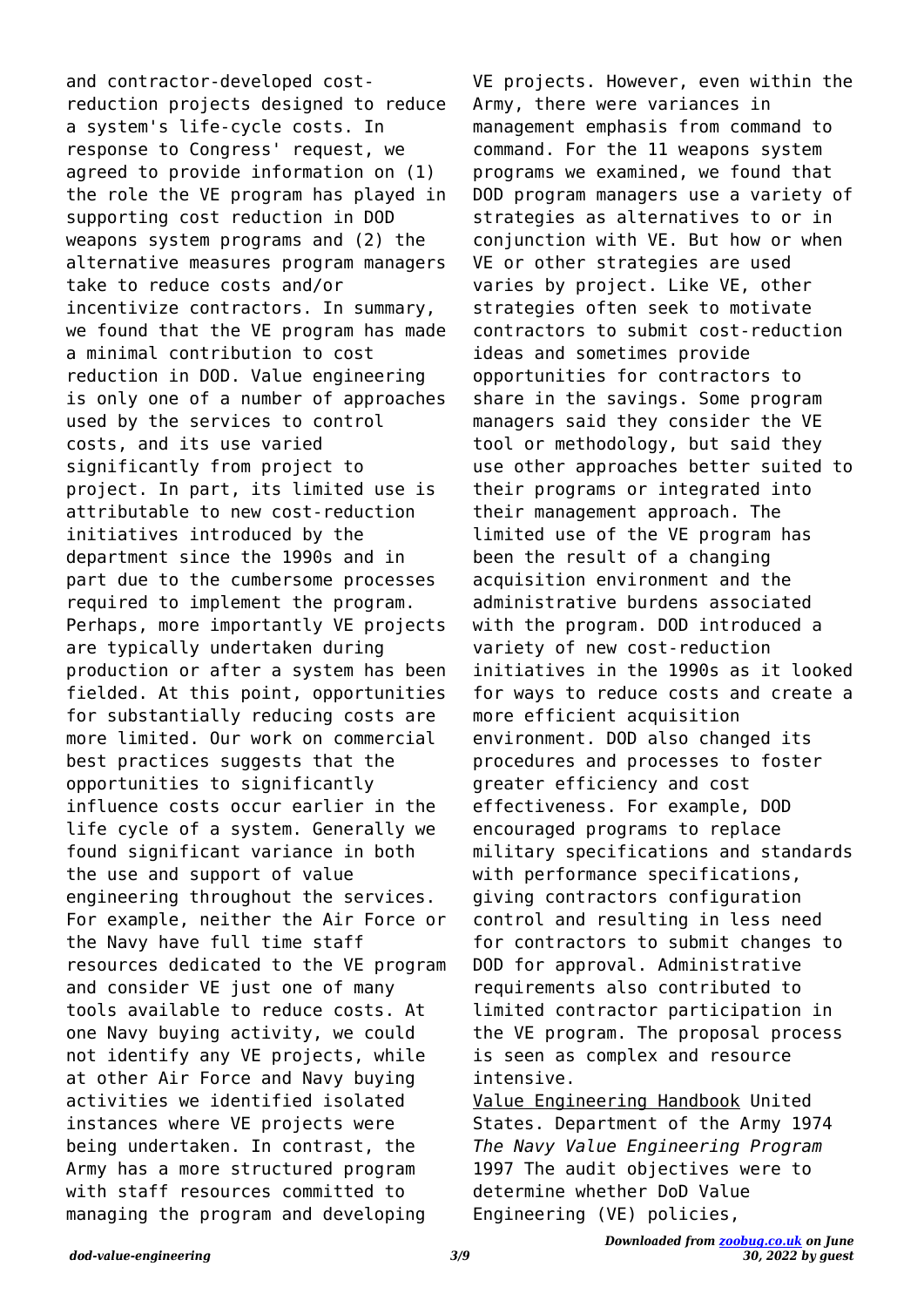procedures, and implementation of revised 0MB Circular No. A-131 were adequate and whether Navy VE savings were valid. We also assessed how extensively the VE program was included in contracts, whether contractors believed they were encouraged to participate in the VE Program, and how VE related to other streamlining or savings initiatives. We also evaluated the adequacy of the management control program applicable to the stated objectives. *Effect of Value Engineering Changes on Reliability of Equipment in Service* United States. Office of the Assistant Secretary of Defense (Installations and Logistics) 1969 Value Engineering: An Application to Computer Software Charles T. Race 1995 The purpose of this thesis is to determine how and to what extent can the Department of the Department of the Navy's Value Engineering Program be utilized in the acquisition of computer software. A review of professional literature such as journals, periodicals, and research reports provide the background information necessary to explain potential relationships between Value Engineering (VE) and computer software. Surveys were submitted to all Department of Defense (DOD) Program Managers, U.S. Navy Systems Commands, and Defense Contract Management Command Districts to determine how senior DOD management currently perceives the VE computer software relationship. An analysis of the data resulted in the following conclusions: (1) the Federal Acquisition Regulation part 48 does apply to software, however, it was written with an emphasis on hardware and unit cost reduction; (2) the methodologies of VE do apply to computer software development and acquisition; (3) DOD software acquisition policies do not effectively support the utilization

of VE; and (4) contracting personnel and Program Managers require additional training in software development. Value Engineering is an effective contracting tool that can offer tremendous opportunities for Government and industry alike when used appropriately. **DoD Value Engineering Conference Report. Value Engineering (VE) - A Tool that Benefits Line Management Held at Leesburg, Virginia on 1-2 November 1984. Part 6. Workshop D: VE Training/Orientation** G. Frank 1985 This Conference Report summarizes and consolidates the proceedings from the 1984 DoD Value Engineering Conference held 1-2 November in Leesburg, VA. The findings and recommendations with supporting material from the five workshops are provided in addition to the complete plenary session presentations. An Executive Summary is presented in Part I. Part VI-Workshop D: VE Training/Orientation. Keywords: Value Engineering, Conference Report. *DoD Value Engineering Conference Report. Value Engineering (VE) - A Tool that Benefits Line Management Held at Leesburg, Virginia on 1-2 November 1984. Part 5. Workshop C: VEP/VECP Administration, Negotiation, and Implementation* 1985 This Conference Report summarizes and consolidates the proceedings from the 1984 DoD Value Engineering Conference held 1-2 November in Leesburg, VA. The findings and recommendations with supporting material from the five workshops are provided in addition to the complete plenary session presentations. An Executive Summary is presented in Part I. Part V-Workshop C: VEP/VECP Administration, Negotiation, and Implementation. Keywords: Value Engineering, Conference Report. DoD Value Engineering Conference Report. Value Engineering (VE) - A Tool that Benefits Line Management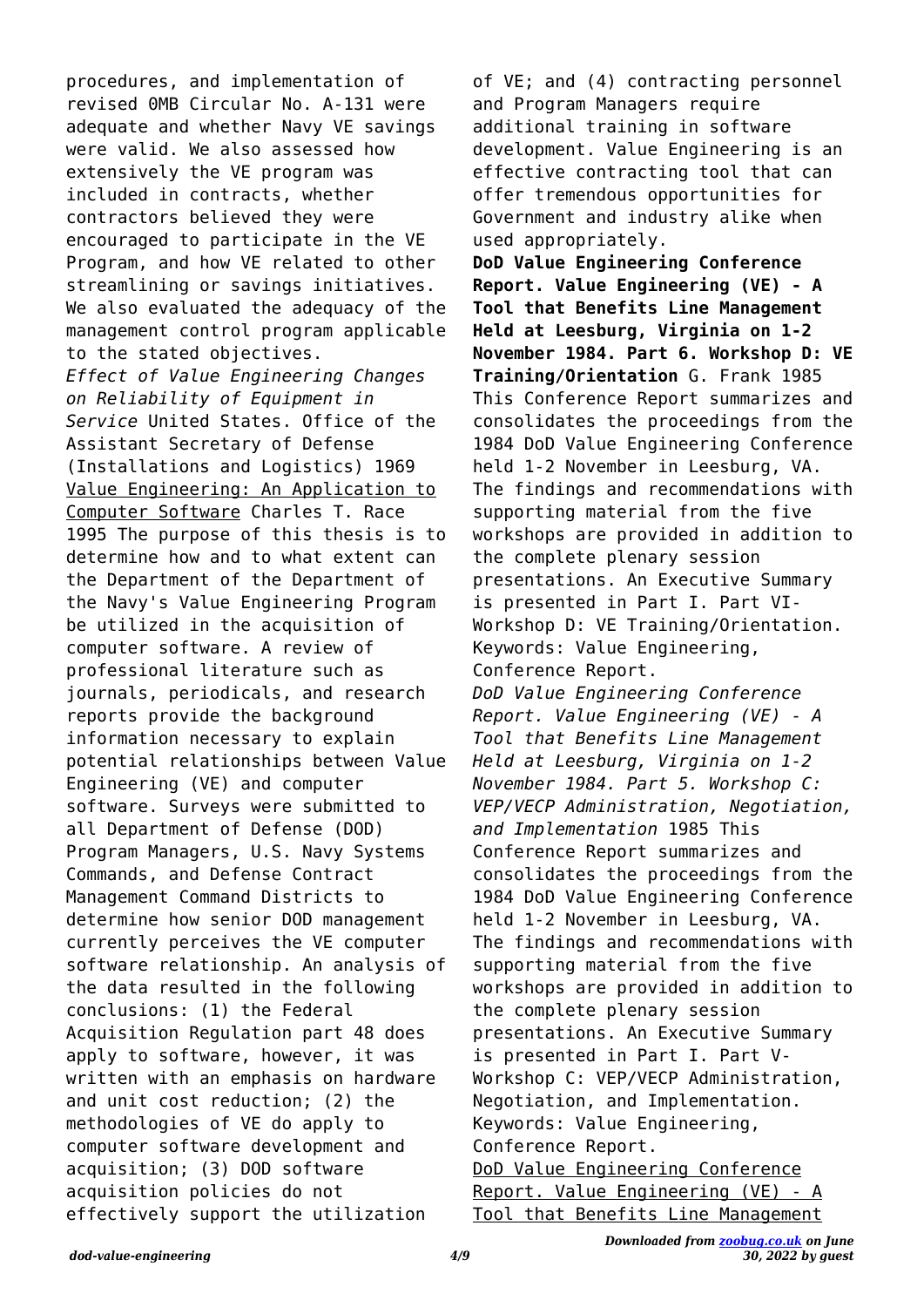Held at Leesburg, Virginia on 1-2 November 1984. Part 7. Workshop E: VE in Construction and Architect Engineer Contracts G. Frank 1985 This Conference Report summarizes and consolidates the proceedings from the 1984 DoD Value Engineering Conference held 1-2 November in Leesburg, VA. The findings and recommendations with supporting material from the five workshops are provided in addition to the complete plenary session presentations. An Executive Summary is presented in Part I. Part VII-Workshop E: VE in Construction and Architect Engineer Contracts papers include: Value Engineering Program, Scope of Work for Open-End Contract for Value Engineering Services, A/E Restrictions - Things Beyond His Control, DoD Directive 4245.8, FAR 52.248 With Recommended Changes, 1983 Annual Report of the Deputy Assistant Secretary of Defense Installations. Keywords include: Value Engineering, Conference Report. **DOD IN-HOUSE VALUE ENGINEERING CONFERENCE - MANAGEMENT PRESENTATIONS - PROCEEDINGS, VOL.1, SEPTEMBER 12-14, 1967** United States. Department of Defense 1967 **DoD Value Engineering Conference Report. Value Engineering (VE) - A Tool that Benefits Line Management Held at Leesburg, Virginia on 1-2 November 1984. Part 4. Workshop B: VE on Spare Parts** 1985 This Conference Report summarizes and consolidates the proceedings from the 1984 DoD Value Engineering Conference held 1-2 November in Leesburg, VA. The findings and recommendations with supporting material from the five workshops are provided in addition to the complete plenary session presentations. An Executive Summary is presented in Part I. Part IV-Workshop B: VE on Spare Parts includes papers, Talking Paper on Spare Parts, Spare Parts Acquisition, Buy Our Spares Smart (BOSS),

Contracting and Manufacturing, DLA Value Engineering (VE) and Competition Advocate Interface, Reverse Engineering, Standardization of 440 Volt Input Power Cables, and GIDEP/VEDISARS. Keywords: Value Engineering, Conference Reports. Principles and Applications of Value Engineering United States. Army Management Engineering Training Agency 1968 Summary Audit Report on DoD Value Engineering Programs 1997 This report summarizes the results of the joint audit of the DoD Value Engineering Programs. The audit was requested by the Office of the Under Secretary of Defense for Acquisition and Technology to satisfy the requirement in Office of Management and Budget Circular No. A-131, "Value Engineering," May 21, 1993, that agency value engineering programs be audited 2 years after issuance of the Circular. During the audit, the Inspector General, DoD, and the Army and Air Force Audit Agencies issued 12 audit reports on DoD Value Engineering Programs. Office of Management and Budget Circular No. A-131 requires Federal agencies to use value engineering as a management tool, where appropriate, to ensure realistic budgets, to identify and remove nonessential capital and operational costs, and to improve and maintain optimum quality of program and acquisition functions. The DoD Value Engineering Program involves both in-house and contractor programs. The DoD has reported more value engineering savings than other Federal agencies. For FY 1994, the DoD reported value engineering savings of \$855 million and investment costs of \$248 million. For FY 1995, DoD reported value engineering savings of \$734.4 million and investment costs of \$43.9 million. The audit objective was to determine whether DoD value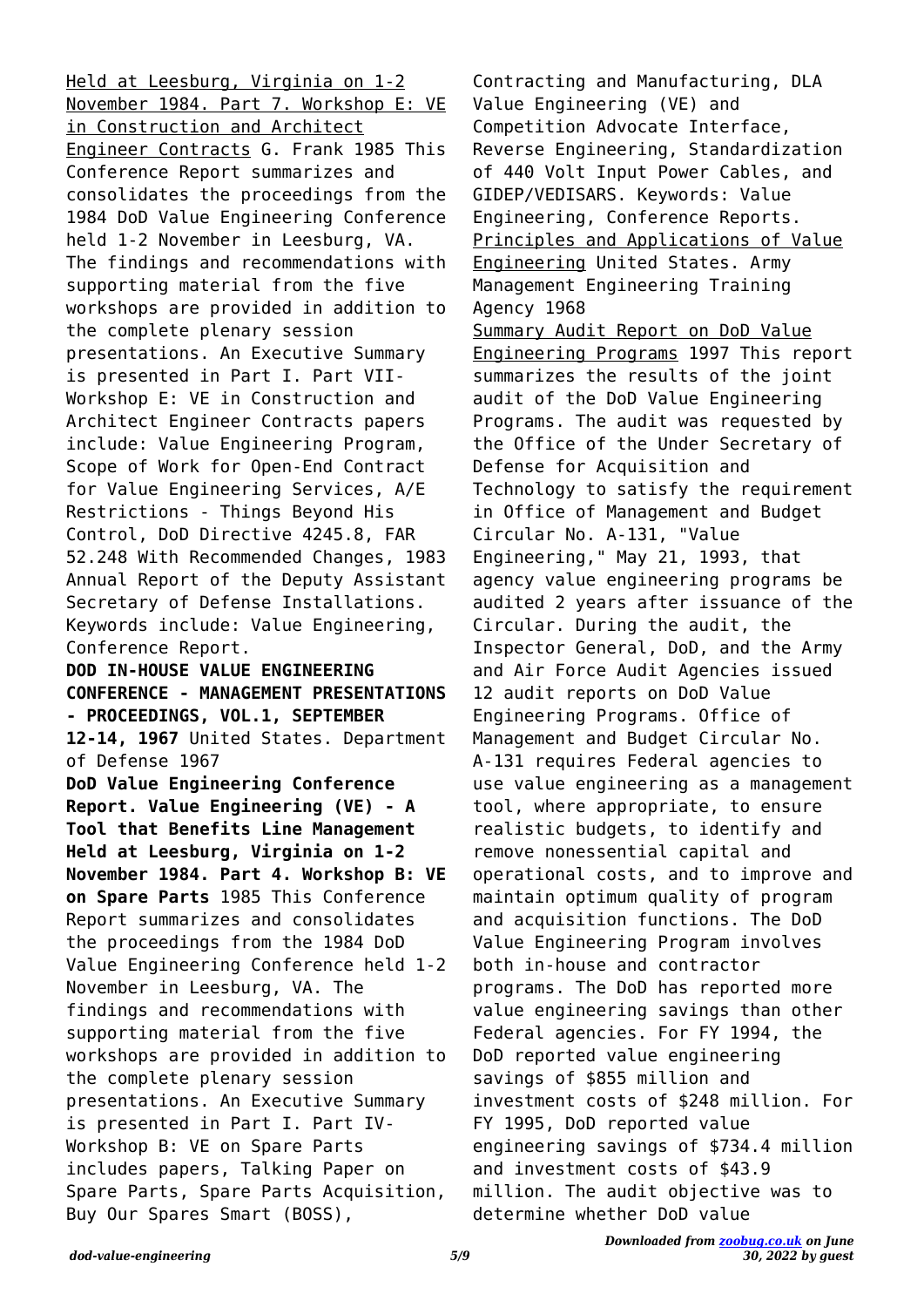engineering policies, procedures, and implementation of the revised Office of Management and Budget Circular No. A-131 were adequate, and the reported value engineering savings for FY 1994 and FY 1995 were valid. The audit also assessed how extensively value engineering was included in contracts, whether contractors believed they were encouraged to participate in the value engineering program, and how value engineering related to other streamlining or savings initiatives. The audit also evaluated the adequacy of management control programs applicable to the VE programs.

Value Engineering Michael D. Pockette 1993 The purpose of this thesis is to determine how and to what extent the Department of Defense Value Engineering (VE) effort can be utilized to improve the procurement of spare parts. An in-depth research effort was undertaken in this area. Interviews were conducted and data were collected from the DOD, DLA, and Navy Supply Systems Command regarding this topic. A comparative analysis of the data revealed trends and opportunities for VE application to the procurement of spare parts, which resulted in three conclusions: First, VE is a proven cost saving tool but is underutilized in spare parts procurement. To maximize savings, VE should be emphasized in the replenishment spare parts process. DOD must initiate efforts to encourage more contractor VE participation in the spare parts procurement process. Second, there continues to be a lack of top management support within the DOD for VE as a whole, which directly impacts on VE investment in spare parts procurement. An intensive training and education process is necessary for Government and contractor acquisition personnel emphasizing the benefits of the VE program. The third

conclusion is that the current DOD procurement environment of reduced budgets and fewer major weapons acquisitions heightens the need for greater use of VE in the spare procurement process. Proper use of the Value Engineering program, in major systems acquisitions and spare parts procurement, possesses numerous opportunities and advantages for both the Government and contractors alike. **Defense Industry Value Engineering Program Review** ASSISTANT SECRETARY OF DEFENSE (MANPOWER INSTALLATIONS AND LOGISTICS) WASHINGTON DC. 1968 Significant opportunities appear to exist for increasing defense industry participation and effectiveness in the DoD Value Engineering Program through stimulating a much greater exploitation of the 'savings sharing' potential of industry-initiated Value Engineering Change Proposals (VECPs). It is concluded that defense industry will probably increase its VECP activity significantly: (1) When it is generally convinced that its DoD 'customer' is receptive to industryinitiated VECPs. (2) When DoD VECP processing time is reduced and the quality and quantity of VECP 'feedback' information are improved. (3) If the DoD closely monitors experience and problems under the current VE Armed Services Procurement Regulation provisions and makes timely corrections as necessary to maintain strong industry motivation. (4) If all concerned DoD and defense industry personnel have a thorough understanding of the intent, objectives and procedures of the DoD VECP Program. *The Management of Value Engineering in Defense Contracts* United States. Department of Defense 1969 Value Engineering Should Be Improved as Part of the Defense Department's Approach to Reducing Acquisition Cost GENERAL ACCOUNTING OFFICE WASHINGTON DC ACCOUNTING AND FINANCIAL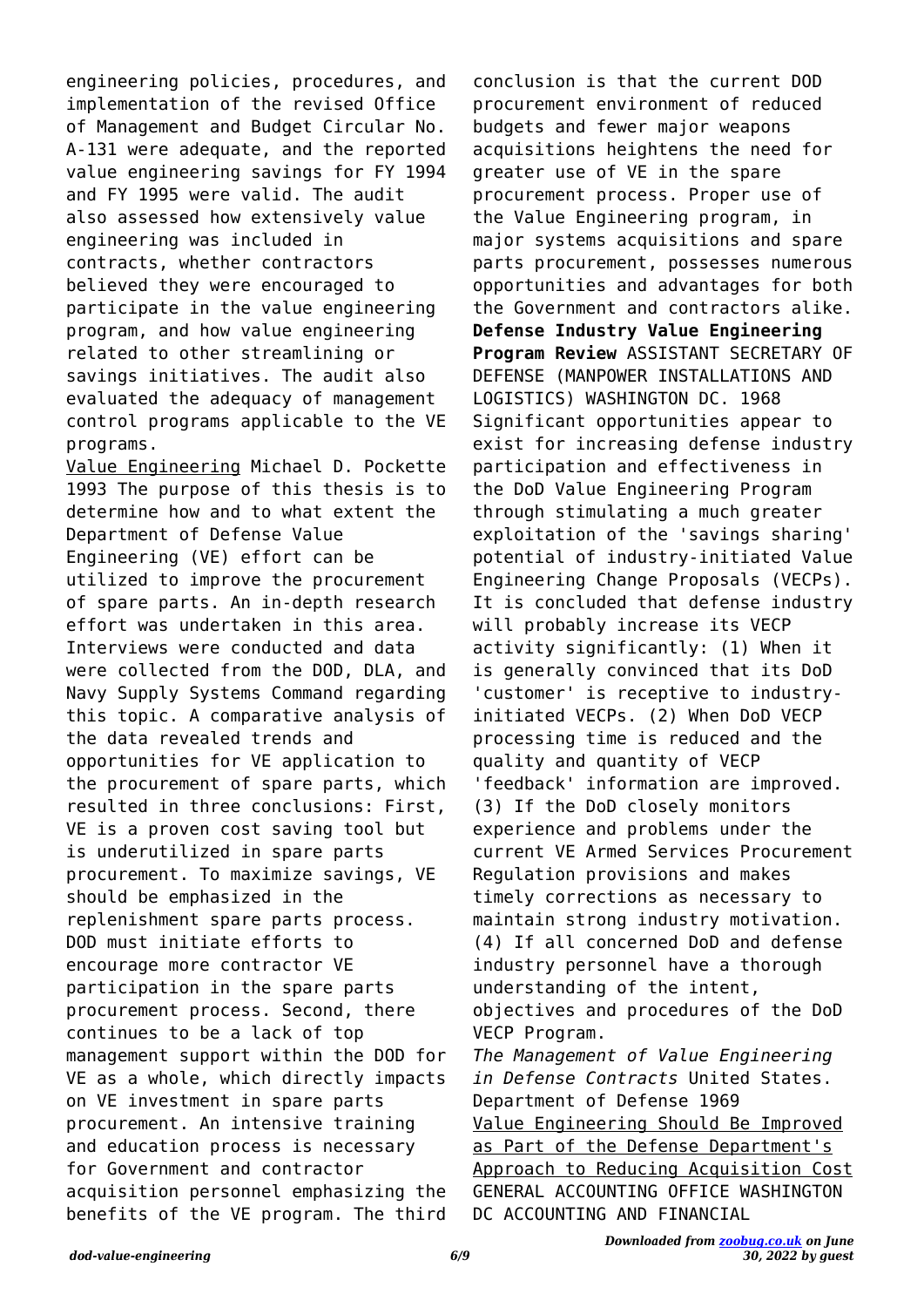MANAGEMENT DIV. 1983 Value engineering, a technique for reducing cost and improving productivity, has been used by Defense for 20 years. Recently, the Department has stressed this technique to reduce weapon systems acquisition costs under defense contracts. Although increased savings have been reported, Defense was still more than \$300 million short of its fiscal 1982 savings goal. Navy lagged behind the other services. GAO believes that value engineering should be integrated into Defense's overall approach to reducing costs and improving productivity. GAO also believes that value engineering savings will increase if Defense (1) provides high level support and visibility, (2) recognizes value engineering achievements, (3) increases contractor awareness, and (4) better manages the Navy program. DOD agreed with GAO's conclusions and said it would improve its value engineering program. (Author). **DoD Value Engineering Conference Report. Value Engineering (VE) - A Tool that Benefits Line Management**

**Held at Leesburg, Virginia on 1-2 November 1984. Part 2. Plenary Session** G. Frank 1985 This Conference Report summarizes and consolidates the proceedings from the 1984 DoD Value Engineering Conference held 1-2 November in Leesburg, VA. The findings and recommendations with supporting material from the five workshops are provided in addition to the complete plenary session presentations. An Executive Summary is presented in Part I. Plenary Session: Moving Value Engineering Conference, The Hughes Aircraft Company Approach to Value Engineering, E-3A Value Engineering, FMC Value Engineering Program, FAR/DoD FAR Supplement, VECPs - the IG View, Collateral Savings - The Real Challenge, Where's the Map?, and

A Value Engineering Coordinator's Preception of the D0D Value Engineering Program. Keywords: Value Engineering, Conference Report. **DoD Value Engineering Conference Report. Value Engineering (VE) - A Tool that Benefits Line Management Held at Leesburg, Virginia on 1-2 November 1984. Part 3. Workshop A: VE in the Program Office** G. Frank 1985 This Conference Report summarizes and consolidates the proceedings from the 1984 DoD Value Engineering Conference held 1-2 November in Leesburg, VA. The findings and recommendations with supporting material from the five workshops are provided in addition to the complete plenary session presentations. An Executive Summary is presented in Part I. Reports in PT III are Value Engineering (VE) Program Managers and VE and the R & D Engineer. Keywords: Value Engineering, Conference Report. **Value Engineering in Manufacturing** American Society of Tool and Manufacturing Engineers 1967 *Value Engineering Guide for DoD Contractors* United States. Defense Supply Agency 1976 **DOD IN HOUSE VALUE ENGINEERING**

## **CONFERENCE.**

*Government Management of Contractor Submission of Value Engineering Change Proposals* Gary George Given 1985 The purpose of this thesis is to determine how the Department of Defense value engineering policies and processing procedures affect a contractor's motivation to submit value engineering change proposals. A comparative analysis of the DOD Value Engineering Program with private industry's value analysis program and also an examination of how the Hughes Aircraft Company has used the DOD Value Engineering Program, resulted in three conclusions. The first conclusion is that the incentives offered by the DOD Value Engineering Program have been found by private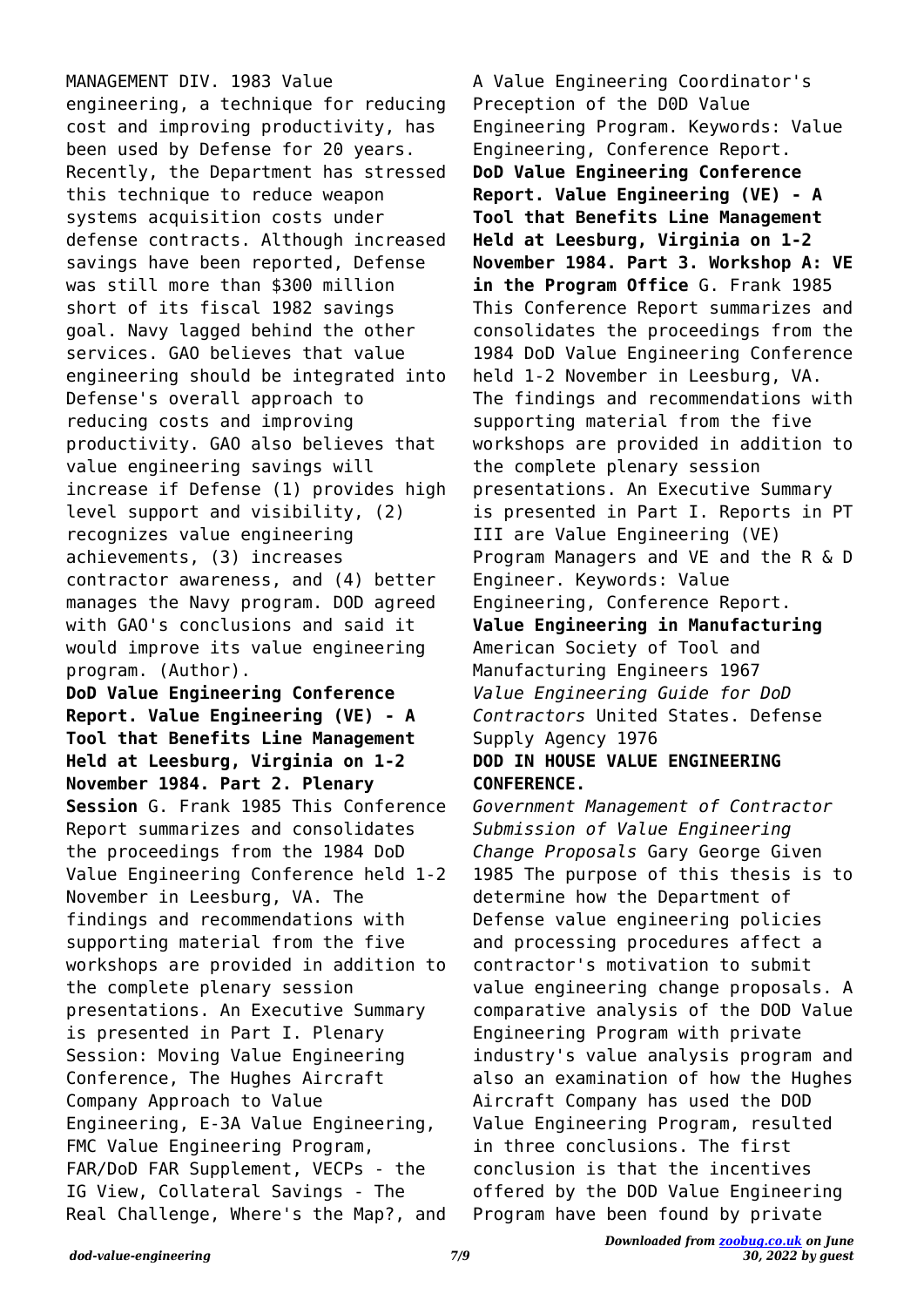industry to be ineffective in attracting supplier participation in value analysis. The second conclusion is that delays in incorporating the VECP in the end-item significantly reduces a contractor's motivation to submit future VECPs. The third conclusion is that the contractor's perception of the government buying activity's willingness to fairly evaluate VECPS is the most significant influence on a contractor's motivation to submit VECPs. (Author).

**Value Engineering Handbook** 2006 In today's environment of reduced budgets and staffing, the Department of Defense (DoD) can no longer afford the extensive time delays and increased costs that programs have experienced in the past. When one program costs more than planned, decisionmakers are forced to delay or cancel other programs. Such actions result in criticisms and may prompt outside involvement by the Government Accountability Office, the Inspector General, or even Congress. Value Engineering (VE) can play a key role in ensuring programs stay within budget or even save money. This document updates information in DoD Handbook 4245.8-H, Value Engineering, last published in March 1986, and Army Pamphlet 11-3, Value Engineering (undated), both of which were used as sources of information. It shows how VE can be an effective mechanism for generating cost savings or cost avoidance for contractors and the U.S. Government. It is intended for multiple audiences. For Government practitioners, it gives details on the basics of the VE methodology and discusses how to establish a VE program. For Government program office personnel, it explains the impact VE can have on their success. For Government contracting officers and industry, it describes best practices for applying VE on

Government contracts. For both Government and industry management, it provides an overview of the benefits of a strong VE program. DOD in-house value engineering conference : proceedings United States. Department of Defense 1967 **An Investigation of Profit Potential Under Contractual Value Engineering** Keith D. Besecker 1978 In 1959, the Department of Defense (DOD) adopted the Value Engineering (VE) program as one of several programs aimed at overall cost reduction. The purpose of VE is to achieve the essential functions of DOD requirements at the lowest total cost, consistent with the needed performance, reliability, quality, and maintainability. The DOD's VE program for contractors is implemented through the inclusion of value engineering clauses in contracts prescribed by the Armed Services Procurement Regulation (ASPR). Of the VE clauses available in ASPR, only the Value Engineering Incentive (VEI) clause authorizes the sharing of savings under two methods: a VE sharing rate, or the original negotiated contract cost sharing rate. Since the DOD seeks to motivate defense contractors through its profit policy, this research investigates the alternate VE sharing methods to determine which sharing method provides the greater profit potential for the defense contractor. This research incorporates the ASPR VE computation instructions into contract pricing models for the fixed-price-incentive and cost-plusincentive fee type contracts. Simulated profit levels are generated for each VE sharing method through the application of a hypothetical VE change proposal in the models. Conclusions and recommendations are drawn from the simulations. (Author). **Value Engineering--1973** United States. Congress. Senate. Committee on Public Works. Subcommittee on